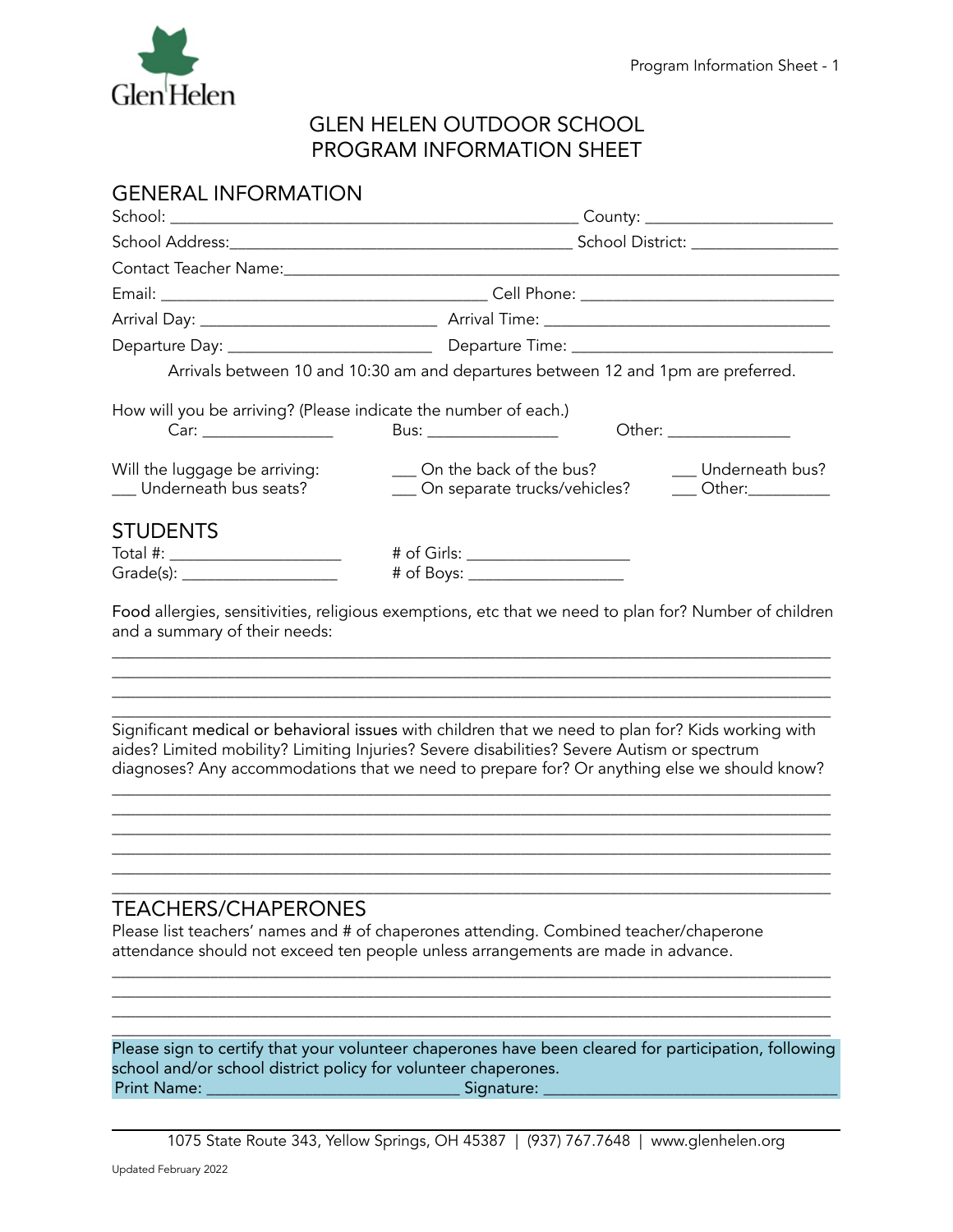## LODGING

We will make dorm assignments during the week before your arrival. We will honor preferences whenever possible. Please mark which dorm(s) you prefer, including number of students and which gender would be there.

\_\_\_\_\_\_\_\_\_\_\_\_\_\_\_\_\_\_\_ Hickory (holds 32 students + 4 supervising adults) \_\_\_\_\_\_\_\_\_\_\_\_\_\_\_\_\_\_\_ Sycamore (holds 32 students + 4 supervising adults) \_\_\_\_\_\_\_\_\_\_\_\_\_\_\_\_\_\_\_ Cedar Center (holds 36 students + 4 supervising adults)

#### PROGRAM SELECTION

All students will participate in an introductory "Discovery of the Glen" hike, a bird talk, reptile talk, a visit to the Yellow Spring, and a night hike in every visit to Outdoor School.

The lessons you choose will be the core academic learning elements of your student's experience. Please choose your specific lesson selections below. For lesson descriptions, see the curriculum section in this Guide.

| For the 4-day program, teachers should choose up to five lessons, and for the 3-day program, |                               |                      |  |
|----------------------------------------------------------------------------------------------|-------------------------------|----------------------|--|
| teachers should choose up to three lessons from the following: (circle your choices)         |                               |                      |  |
| <b>Birds</b>                                                                                 | Cultural History              | Geology              |  |
| Cooperative Learning                                                                         | Environmental Problem Solving | Critters             |  |
| Meadow, Thicket, Forest                                                                      | Forest Ecology                | Stream Investigation |  |

Do you have any specific themes, concepts, or activities you would like our team to focus on?

## RECREATION

Each day, we offer a variety of recreational activities for your students to choose from. Are there any favorite activities that you would especially like included in your week?

 $\overline{\phantom{a}}$  , and the contribution of the contribution of the contribution of the contribution of the contribution of the contribution of the contribution of the contribution of the contribution of the contribution of the  $\overline{\phantom{a}}$  , and the contribution of the contribution of the contribution of the contribution of the contribution of the contribution of the contribution of the contribution of the contribution of the contribution of the  $\Box$ 

 $\Box$ 

 $\overline{a_1}$  ,  $\overline{a_2}$  ,  $\overline{a_3}$  ,  $\overline{a_4}$  ,  $\overline{a_5}$  ,  $\overline{a_6}$  ,  $\overline{a_7}$  ,  $\overline{a_8}$  ,  $\overline{a_9}$  ,  $\overline{a_9}$  ,  $\overline{a_9}$  ,  $\overline{a_9}$  ,  $\overline{a_9}$  ,  $\overline{a_9}$  ,  $\overline{a_9}$  ,  $\overline{a_9}$  ,  $\overline{a_9}$  ,

\_\_\_\_\_\_\_\_\_\_\_\_\_\_\_\_\_\_\_\_\_\_\_\_\_\_\_\_\_\_\_\_\_\_\_\_\_\_\_\_\_\_\_\_\_\_\_\_\_\_\_\_\_\_\_\_\_\_\_\_\_\_\_\_\_\_\_\_\_\_\_\_\_\_\_\_\_\_\_\_\_\_\_\_\_\_\_\_

#### EVENING PROGRAMS

On the first night of your stay, Naturalists will share a program of songs, stories, and skits that are educational and entertaining. It will also include interactive games or activities for the students to do during a portion of the program. We invite teachers to prepare a skit as a group and participate in other roles (the kids love this!) On your final night, nocturnal guests from the Raptor Center will greet students before they head out into the night for an activity filled Night Hike.

\_\_\_\_\_\_\_\_\_\_\_\_\_\_\_\_\_\_\_\_\_\_\_\_\_\_\_\_\_\_\_\_\_\_\_\_\_\_\_\_\_\_\_\_\_\_\_\_\_\_\_\_\_\_\_\_\_\_\_\_\_\_\_\_\_\_\_\_\_\_\_\_\_\_\_\_\_\_\_\_\_\_\_\_\_\_\_\_

Are there any evening program activities that you would especially like included in your week?

During a 4-day program, teachers and chaperones are responsible for the evening program on the second night. Schools have been very successful making this special by creating a dance, a town

 $\overline{\phantom{a}}$  , and the contribution of the contribution of the contribution of the contribution of the contribution of the contribution of the contribution of the contribution of the contribution of the contribution of the  $\overline{\phantom{a}}$  , and the contribution of the contribution of the contribution of the contribution of the contribution of the contribution of the contribution of the contribution of the contribution of the contribution of the